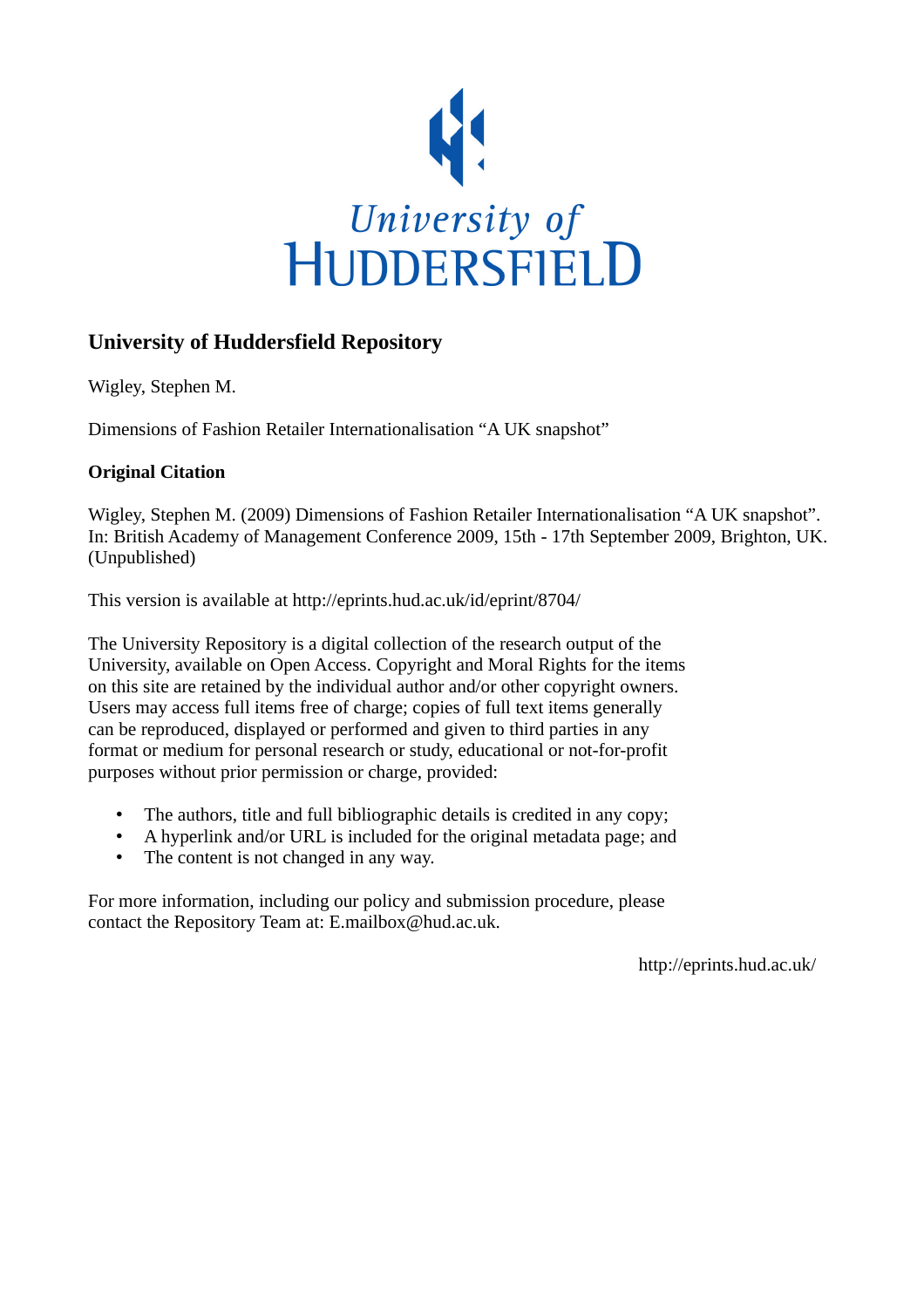Discussion Paper:

 A significant element of retail internationalisation (RI) research has been to investigate the strategic approaches adopted by firms as they diversify operations across borders. This is derived from literature not specific to retailing, most significantly upon the Uppsala model popularised by Johanson and Wiedershiem-Paul (1975). This model shows how firms develop foreign market participation in an incremental and chronologically-sequenced fashion, accumulating experience, building confidence and adapting market entry methods, operational management and product and service offers (Davies & Fergusson 1996; Whitelock 2002). While several authors (e.g. Cannon & Willis 1981; Dawson 1993; Turnbull 1987) have shown that the Uppsala model is not wholly applicable to retailing, its core proposition of a firm's approach towards internationalisation evolving over time has resonance within subsequent research, most notably in the work of Salmon and Tordjman (1989) and Treadgold (1991).

 Treadgold (1991) describes how retailers chronologically evolve their strategic and tactical approaches to foreign markets as exposure to them increases and confidence grows. Elements of this model may be criticised as being excessively prescriptive, however it does emphasise the adaptable nature of a retailer's strategic approach to internationalisation (Alexander & Myers 2000; Bianchi & Ostale 2007; Huang & Sternquist 2007). The implication of this is that at any given moment in the internationalisation process, and in any given market, a retailer may execute a marketing strategy at variance with previous stages or with the strategy executed in other markets (Alexander 1997; Dawson 1994).

 Salmon and Tordjman (1989) identified three strategic approaches for internationalisation dependent on the retailer's trading characteristics and internal capabilities. Each of these strategies are defined by the nature of the goods sold by the retailer, the degree of market involvement desired, the nature of the operational control demanded, and the retailer's experience. Each is characterised by the retailer's foreign market entry method, its structure and control of nondomestic businesses, the store formats operated, branding and market communications, and the products sold (Salmon & Tordjman 1989; Dawson 1994; Sparks 1996).

 The international investment strategy demands the cross-border transfer of capital by one firm usually in the form of the acquisition of a foreign retail business (Alexander 1995; Hamill & Crosbie 1990). As a consequence, business in one market may be distinctive by comparison with those in other markets; foreign operations may be executed under different brand names and selling different products in different formats. The multinational strategy requires the establishment of retail structures in foreign markets related but not identical to those operated in a firm's domestic market. Typically multinational retailers use de-centralised management structures and adapt their store formats, branding, customer communications and product offer based on the cultural and consumer preferences prevailing in whichever national market they it operates (Sternquist 1997). The global strategy demands the roll out of standardised retail formats selling very similar products and using identical branding and marketing communication across multiple markets (Sternquist 1997). While these three generic strategies adequately describe possible approaches toward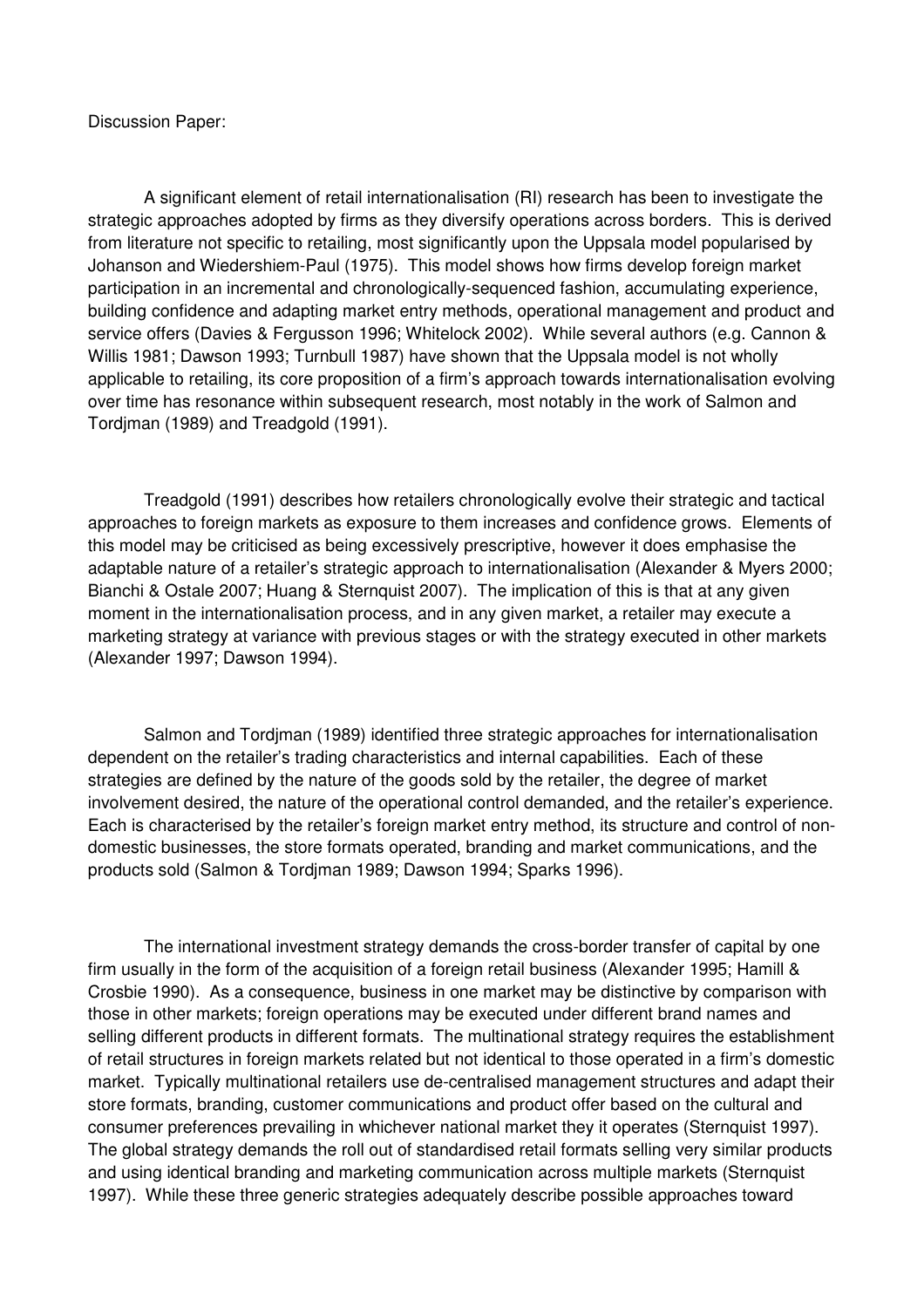internationalisation taken by retailers, there have been few investigations of the implications for success of each beyond noting that each strategy may be more or less applicable to different specific retailers dependant on the goods they sell, their international experience and their degree of marketing orientation (Hollander 1970; Salmon & Tordjman 1989; Williams 1992a/b; Dawson 1994; Sparks 1996; Sternquist 1997; Alexander & Myers 2000).

 While the findings of Salmon & Tordjman (1989) and Treadgold (1991) remain valid at a wide level, their application to specific retail sectors and in context of contemporary market dynamics may be questioned. Most importantly the nature of the evolution of a retailer's internationalisation strategy has not been coherently examined. Meanwhile, it is unclear exactly where the line between multinational and global is drawn, how these distinctions are explicitly expressed in terms of the marketing strategies employed by and how these interpretations of generic strategies apply to specific categories of international retailer.

 Fashion firms have been historically acknowledged as among the most prevalent and successful of international retailers (Hollander 1970; Fernie et al 1997; Doherty 2000 & 2007; Moore & Burt 2007). As a growth strategy, the cross-border expansion of a fashion retailer's distribution network has been deemed a popular and often commercially successful process thanks to a variety of factors specific to the manufacturing and marketing of fashion goods. The literature reviews these as including the management vision and flexibility of market participants (Hutchinson et al 2007), the international allure of famous fashion brands (Laulajainen 1992; Moore et al 2000; Wigley et al 2005), the diversity and ease of market entry methods (Dawson 1994; Treadgold 1991), and the potential for 'invisible' international functions such as off-shore manufacturing, cross-border shopping and international format and business practice imitations (Dawson 1994; Sparks 1996).

 However, these factors are also responsible for the poor application of wider RI theory to the fashion sector. As a result, while specific examples of international fashion retailing have been studied in some depth, there have been few attempts to study them in terms of the wider strategic approaches outlined above or in context of the factors deemed crucial to success in the industry. Studies of high-end designer brands' experiences of RI (e.g. Louis Vuitton – Lualajainen 1991; Burberry – Moore & Birtwistle 2004; Gucci – Moore & Birtwistle 2005) are often indicative of a globalised approach (i.e. domination of a single brand name, identical retail formats and arenas, identical seasonal product collections and globally uniform brand imagery). Meanwhile, the popularity of franchising and licensing in the international fashion industry (Doherty 2000; Quinn & Doherty 2000) – and the consequent implications on centralised power – suggests that some retailers may have a less strict interpretation of the global strategy. Similarly, negative consumer responses toward globalisation, the psychological importance of fashion to consumers, cultures and societies (Horn & Gurel 1981) and not least the international variance in climate and human physiology would suggest that a highly adaptive approach may be appropriate (Wigley et al 2005).

 Comprehensive reviews of the global fashion market are complicated by the diversity of products and companies operating within it, complex distribution and marketing structures and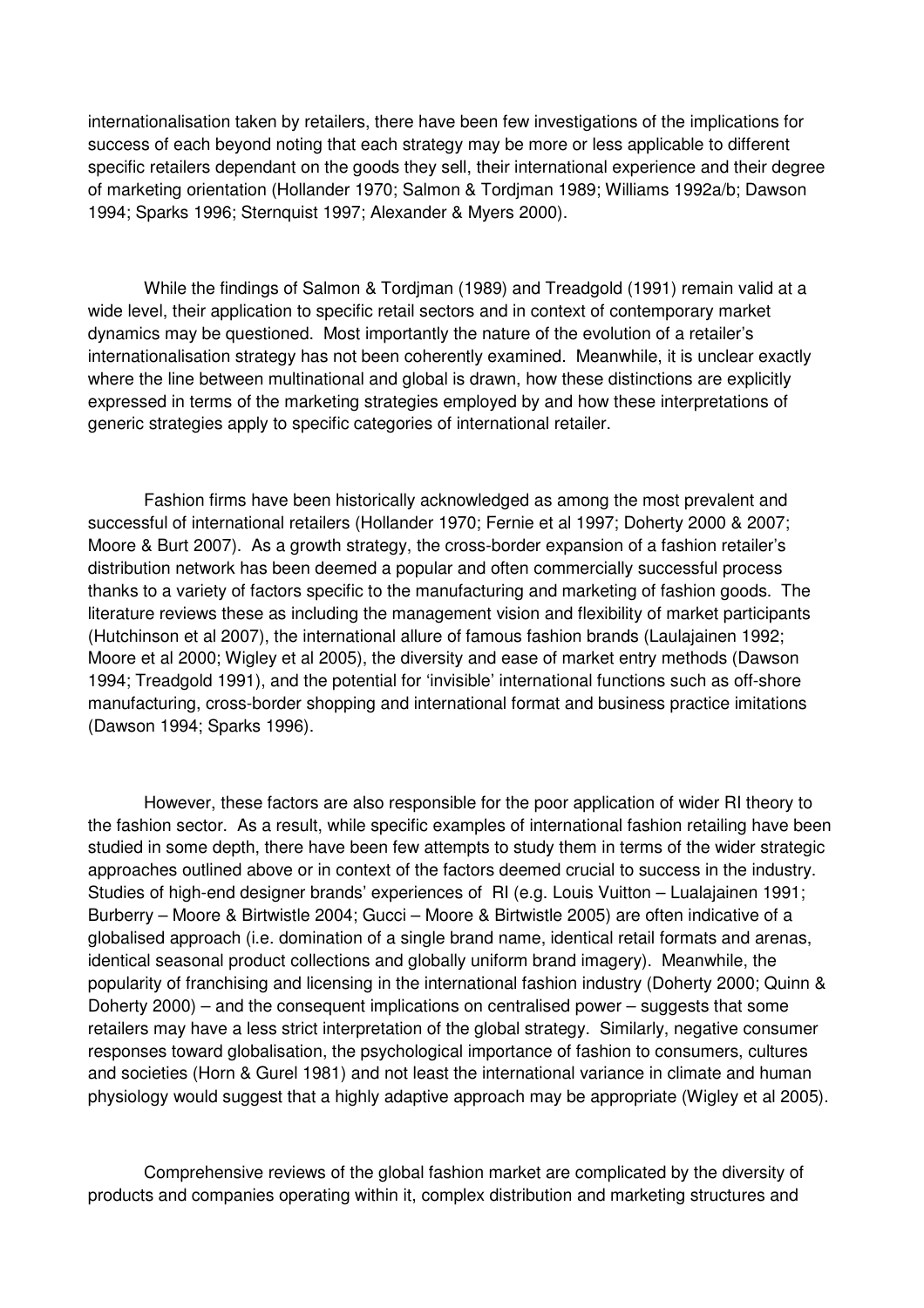subjective interpretations of brand imagery and competitive positioning (Saviolo 2002). Hence it is uncertain how fashion companies (as a collective whole or as individual firms) may fit into the strategy model developed by Salmon & Tordjman (1989). While Moore et al (2000) provided a classification scheme for international fashion retailers, a typology integrating the nature of the goods sold by the retailer, its degree of market involvement, nature of the operational control, and experience as typified by its foreign market entry method, structure and control of non-domestic businesses, store formats, and market communications, has not been provided.

 This paper will demonstrate the diversity of internationalisation options available to a fashion retailer, by illustrating a 'snap-shot' of the UK sector and the forms of internationalisation apparent within it and exported from it. These may be expressed in terms of retailer's merchandise ranges, branding and marketing communications, retail formats and channels, management structures and operational policies. Evidence of uniformity or distinction in how these are expressed in the UK and abroad will be indicated. In anticipation of presentation at the conference, further conceptual framing and primary research will be carried out. This will be aimed at establishing a conceptual framework illustrating the range of internationalisation options for a fashion retailer which may then be developed to provide a comprehensive model for contemporary internationalisation within the wider retail industry.

## References

Alexander, N. (1995) "Internationalisation – Interpreting the motives", in McGoldrick, P. & Davies, G. (eds.) International Retailing – Trends and Strategies, 1995, Pitman, London, UK.

Alexander, N. (1997) "International Retailing", Blackwell, London, UK.

Alexander, N. & Myers, H. (2000) "The retail internationalisation Process" International Marketing Review, Vol. 17 No. 4/5, 2000, pp. 334-353.

Bianchi, C.C. & Ostale, E. (2006) "Lessons learned from unsuccessful internationalization attempts: Examples of multinational retailers in Chile" Journal of Business Research vol.59 pp.140– 147

Cannon, T. & Willis, M. (1981) "The Smaller Firms in Overseas Trade", European Small Business Journal, Vol.1 No.3 1981 pp.45-55.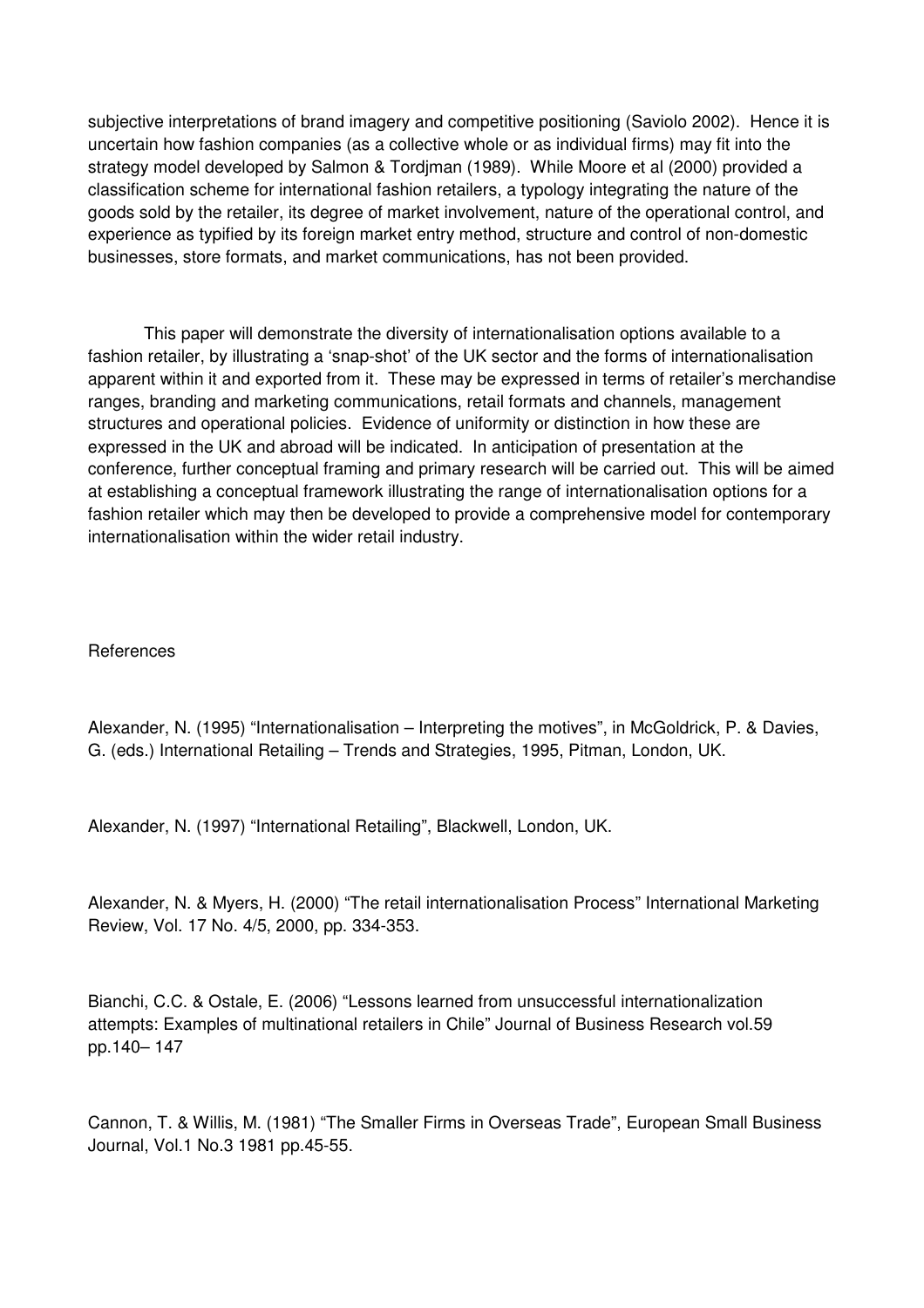Davies, K. & Fergusson, F. (1996) "The International Activity of Japanese Retailers", in Akehurst, G. & Alexander, A. (eds.) The Internationalisation of Retailing, 1996, Frank Cass, London, UK.

Dawson, J. (1993) "The Internationalisation of Retailing", in Bromley, R. & Thomas, C. (eds.), Retail Change, Contemporary Issues, 1993, UCL Press, London, UK) (pp.14-40)

Dawson, J. (1994) "The Internationalisation of Retailing Operations", Journal of Marketing Management, Vol.10 No.4 1994 pp.267-282.

Doherty, A. (2000) "Factors influencing international retailers market entry mode", Journal of Marketing Management, Vol. 16, pp. 223-245.

Doherty, A. (2007) "The internationalization of retailing Factors influencing the choice of franchising as a market entry strategy" International Journal of Service Industry Management Volume 18 Number 2 2007 pp. 184-205

Fernie, J; Moore, C; Lawrie, A. & Hallsworth, A. (1997) "The internationalisation of the high fashion brand: the case of central London", Journal of Product and Brand Management, vol.6 no.3 1997.

Hamill, J. & Crosbie, J. (1990) "British Retail Acquisition in the US", International Journal of Retail and Distribution Management Vol.18 No.5 1990 pp.15-20.

Hollander, S.C. (1970) "Who are the multinational retailers?", Multinational Retailing (pp.14-53), Michigan State University Press, MI, USA.

Horn, M. & Gurel, L. (1981) "The Second Skin", Houghton, Ma, USA.

Hutchinson, K., Quinn, B. & Alexander, N. (2006) "SME retailer internationalisation: case study evidence from British retailers" International Marketing Review, Vol.23 No.1 pp. 25-53

Johanson, F. & Wiedersheim-Paul, F. (1975) "The internationalisation of the firm; four Swedish cases" Journal of Management Studies, 1975.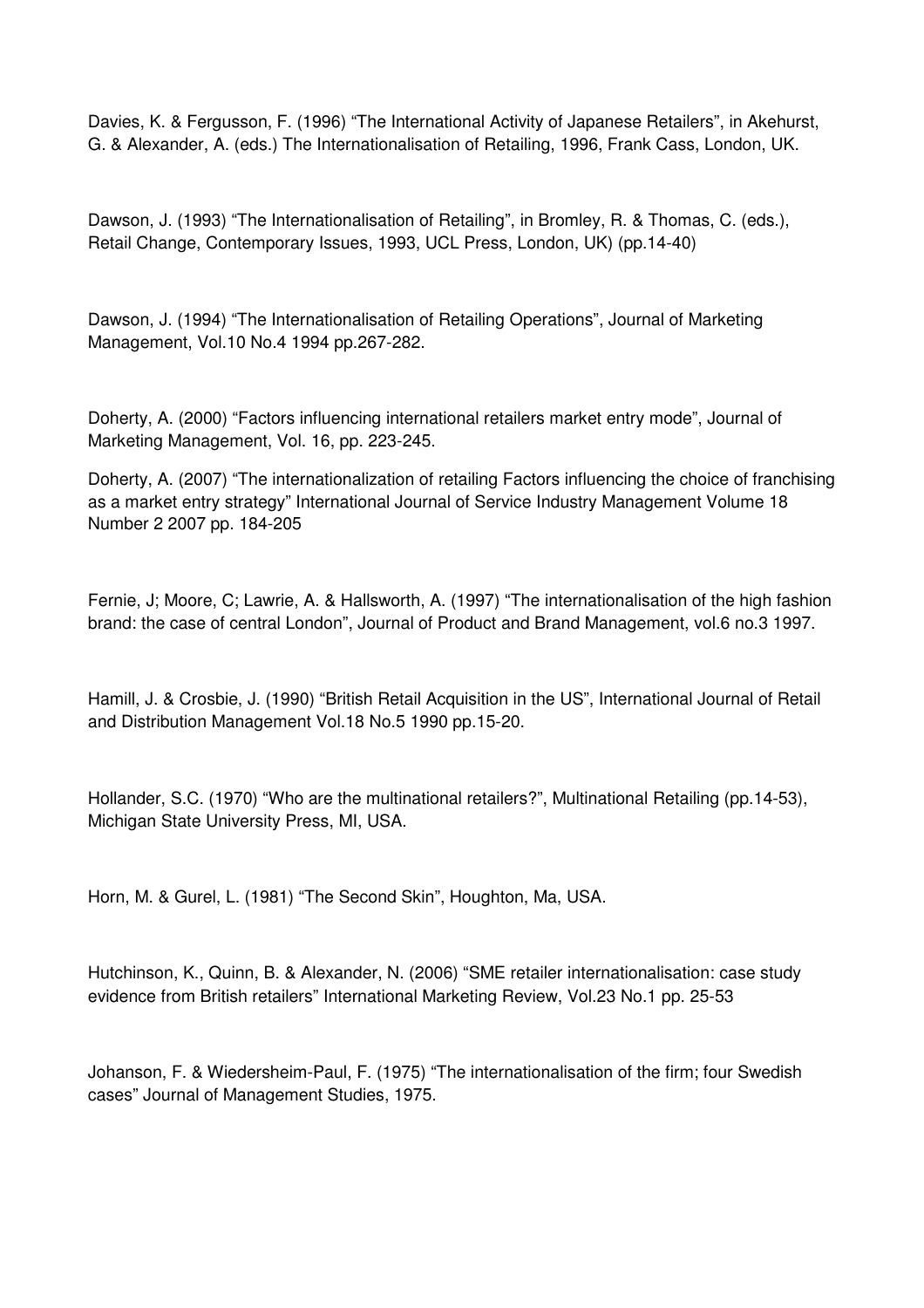Laulajainen, R. (1991) "International Expansion of a Apparel Retailer – Hennes & Mauritz of Sweden", Zeitschrift fur Wirtschaftsfgeographie vol.35 no.1 1991 pp.1-15.

Laulajainen, R. (1992) "Louis Vuitton Malletier – A Truly Global Retailer", Annals of the Japanese Association of Economic Geographers vol.38 no.2 1992 pp.15-70.

Moore, C.M. & Birtwistle, G. (2004) "The Burberry Business Model: Creating an International Luxury Fashion Brand" International Journal of Retail & Distribution Management Vol.32 No.8 pp.412-422.

Moore, C.M. & Birtwistle, G. (2005) "The Nature of Parenting Advantage in Luxury Fashion Retailing – the Case of Gucci Group NV" International Journal of Retail & Distribution Management Vol.33 No.4 pp.256-270.

Moore, C.M. & Burt, S. (2007) "Developing a research agenda for the internationalization of fashion retailing", chapter 5 in Hines T. and Bruce, M. 2002 (eds.) "Fashion Marketing: Contemporary Issues, 2nd Ed.", Butterworth-Heinemann, Oxford

Moore, C., Fernie, J. & Burt, S. (2000) "Brands without boundaries - The internationalisation of the designer retailer's brand", European Journal of Marketing, Vol.34 No.8 2000 pp. 919-937.

Quinn, B. & Doherty, A. (2000) "Power and Control in international retail franchising – Evidence from theory and Practice", International Marketing Review vol.17 No.4/5 2000.

Salmon, W. & Tordjman, A. (1989) "The Internationalisation of Retailing", International Journal of Retailing vol.4 no.2 1988.

Saviolo, S. (2002). Brand and identify management in fashion companies. DIR, Research Divi-sion SDA BOCCONI Working Paper No. 02-66.

Sparks, L. (1996) "Reciprocal Retail Internationalisation: The Southland Corporation, Ito-Yokado and 7-Eleven convenience stores", in Akehurst, G. & Alexander, N. (eds.), The Internationalisation of Retailing, 1996, Frank Cass, London, UK) (pp.57-96)

Sternquist, B. (1997) "International Expansion by US Retailers", International Journal of Retail and Distribution Management Vol.25 No.8 1997 pp.262-268.